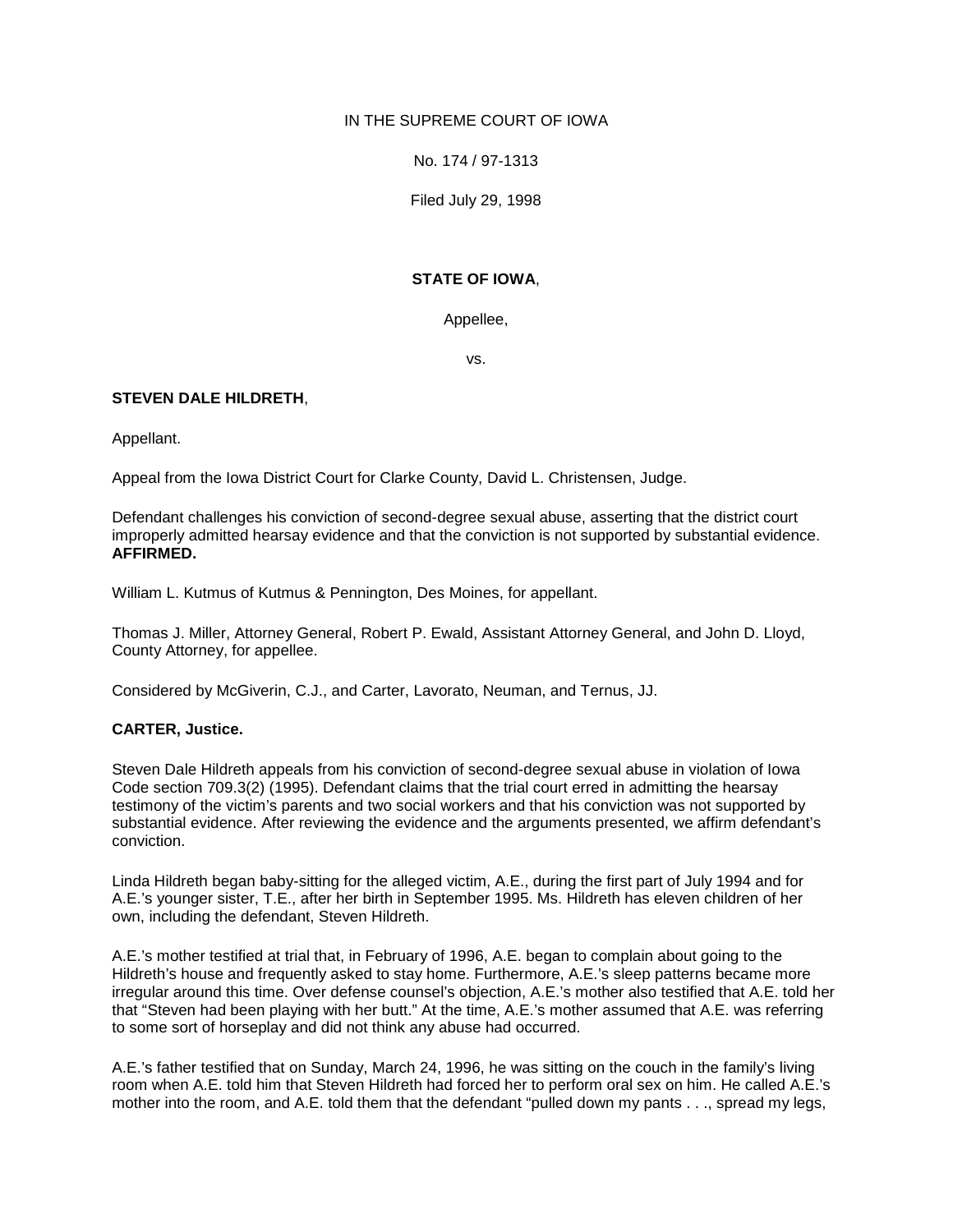and put a [plastic] flower up inside of me." Defense counsel objected to this testimony on the grounds of hearsay, but was overruled by the trial judge.

On September 3, 1996, Steven Hildreth was charged with second-degree sexual abuse. After a bench trial on the merits, Hildreth was found guilty of the charge, a class "B" felony. The defendant was sentenced to serve an indeterminate term of incarceration not to exceed twenty-five years. Other facts are discussed below as relevant.

# **I.** *Testimony of Social Workers.*

Before trial, A.E. was referred to the Des Moines Child and Adolescent Guidance Center (Center) by the Department of Human Services. At the Center, A.E. met with Linda Skeers, a social worker and sex therapist. At trial, over the defense counsel's objections, Skeers testified as to conversations with A.E. about the abuse. These conversations consisted of A.E.'s recollections of the abuse and the identity of her abuser, Steven Hildreth. A second social worker employed by the Center, Gladys Alvarez, also testified as to statements made by A.E. regarding the abuse and the identity of her abuser. Defense counsel objected to the testimony of both women on the basis of hearsay. The trial court overruled these objections and allowed the women to testify as to A.E.'s statements.

Hearsay is a statement, other than one made by a declarant while testifying at the trial or hearing, offered in evidence to prove the truth of the matter asserted. Iowa R. Evid. 801(c); *State v. Galvan*, 297 N.W.2d 344, 346 (Iowa 1980). Hearsay is not admissible except as provided by the Iowa Constitution, by statute, by other rules of evidence, or rules of the Iowa Supreme Court. Iowa R. Evid. 802. At trial, the prosecution offered A.E.'s statements to the social worker into evidence under Iowa Rule of Evidence 803(4). This rule provides in relevant part:

> The following are not excluded by the hearsay rule, even though the declarant is available as a witness:

. . . .

**(4) Statements for Purposes of Medical Diagnosis or Treatment**. Statements made for purposes of medical diagnosis or treatment and describing medical history, or past or present symptoms, pain, or sensations, or the inception or general character of the cause or external source thereof insofar as reasonably pertinent to diagnosis or treatment.

The policy underlying this exception is that a statement made while procuring medical services, when the declarant knows that a false statement could result in misdiagnosis, carries special guarantees of credibility. *State v. Mann*, 512 N.W.2d 528, 535 (Iowa 1994).

This court has not yet addressed the issue of whether statements made to a social worker qualify under rule 803(4). The Eighth Circuit has held that "statements about abuse, including the identity of the abuser, made by a child to a trained social worker or psychologist pursuant to diagnosis or treatment for emotional or psychological injuries are admissible under [Federal] Rule 803(4)." *United States v. Balfany*, 965 F.2d 575, 581 (8th Cir. 1992). We agree that statements made to a social worker in connection with diagnosis or treatment of emotional trauma may fall within the purview of rule 803(4) if the social worker is sufficiently qualified by training and experience to provide that diagnosis and treatment.

In this case, both social workers have had extensive training and experience in the field of child sexual abuse. Linda Skeers received her Master's Degree in social work at the University of Iowa. She previously worked for the Department of Human Services and has been employed by the Center for twenty years. She has completed a two-year sex therapy training program at the Karl Menninger School of Psychiatry and Mental Health Sciences, along with one hundred hours of supervision of her sex therapy cases. In addition, she is certified by the American Board of Sexology. Gladys Alvarez also has a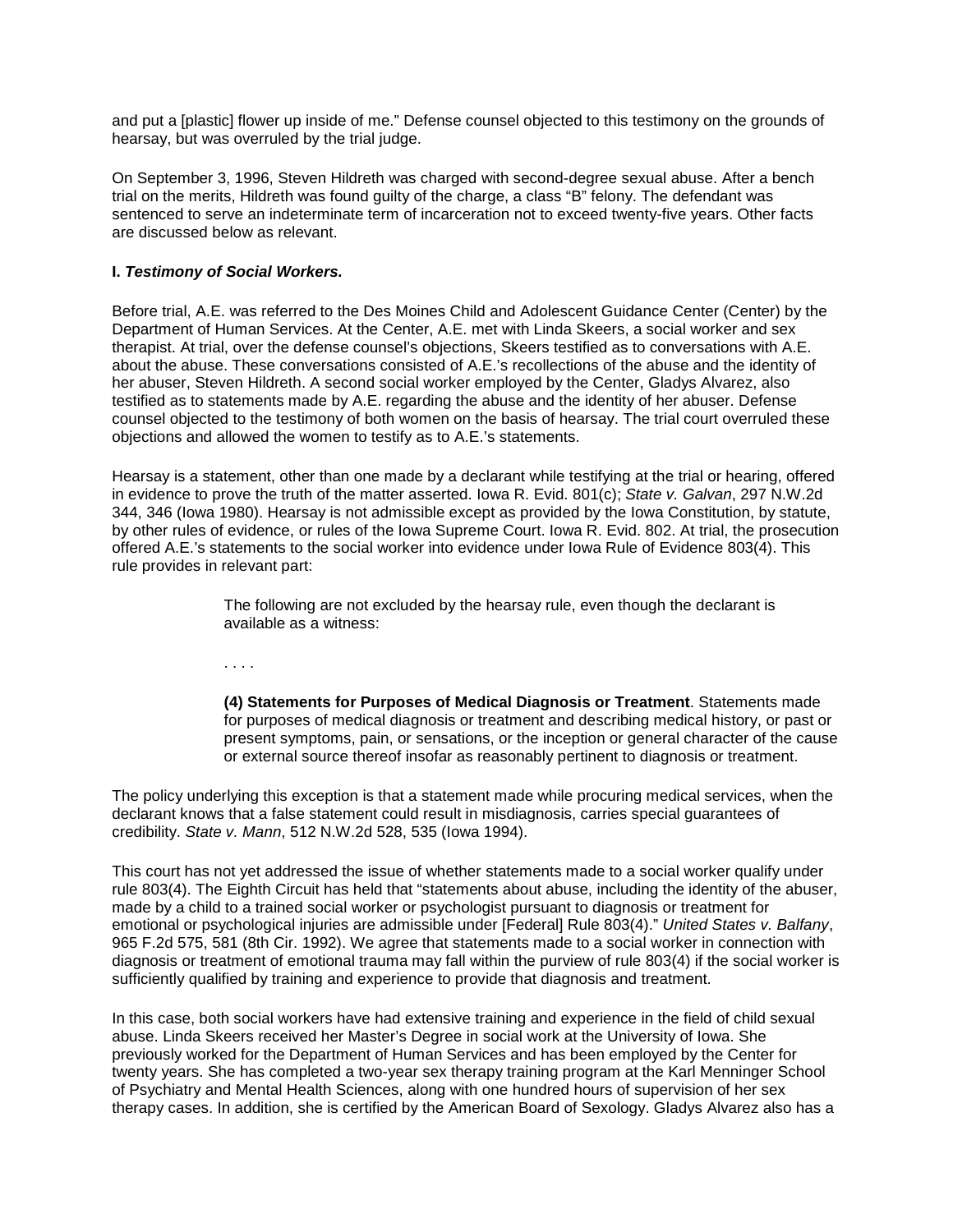Master's Degree from the University of Iowa. She has been employed at the Center since 1985 and is currently the chief social worker there. One of her current duties is leading and facilitating the young children's sexual abuse group. We conclude that each of the social workers who testified in the present case was qualified to provide diagnosis and treatment of the victim's emotional disturbance.

This court has adopted the Eighth Circuit's two-part test in *United States v. Renville*, 779 F.2d 430 (8th Cir. 1985), for establishing the admissibility of hearsay statements under rule 803(4):

> [F]irst the declarant's motive in making the statement must be consistent with the purposes of promoting treatment; and second, the content of the statement must be such as is reasonably relied on by a physician in treatment or diagnosis.

*State v. Tracy*, 482 N.W.2d 675, 681 (Iowa 1992). In *Tracy* we noted that where a child's statements are made during a dialogue with a health care professional and are not prompted by concerns extraneous to the patient's physical or emotional problem, real or perceived, the first prong of the *Reville* test is satisfied. The circumstances surrounding A.E.'s statements to the social workers indicate that they were responses in a dialogue initiated for purposes of diagnosis or treatment.

The second prong of the test requires that the content of the statements be such as is reasonably relied upon in treatment or diagnosis. Defendant urges that the portion of A.E.'s statements identifying the perpetrator do not meet this test. We disagree. In *Tracy* we held that ascertaining the identity of the abuser is a matter that may assist in diagnosis or treatment of an emotional or psychological injury. *Id.*  Consistent with this principle, the district court properly admitted the statements made to the social workers pursuant to rule 803(4).

### **II.** *Testimony of A.E.'s Parents.*

At trial, defendant's counsel also objected to the testimony of A.E.'s parents relating the statements A.E. initially made to them describing the abuse. This court has held that the erroneous admission of hearsay is presumed to be prejudicial unless the contrary is established affirmatively. *State v. Rice*, 543 N.W.2d 884, 887 (Iowa 1996). However, we will not find prejudice if the admitted hearsay is merely cumulative. *See State v. McGuire*, 572 N.W.2d 545, 547 (Iowa 1997). All of the information contained in A.E.'s parents' testimony was repeated either by the social workers or in the testimony of A.E. herself. Therefore, we find that the testimony of A.E.'s parents was merely cumulative and therefore not prejudicial. Our disposition of this issue makes it unnecessary to determine whether A.E.'s parents' statements were admissible under rule 801(d)(1)(B).

### **III.** *Substantial Evidence.*

Finally, defendant claims that his conviction was not supported by substantial evidence. This court reviews sufficiency-of-evidence challenges for correction of errors of law. *State v. Thomas*, 561 N.W.2d 37, 39 (Iowa 1997). If a reasonable trier of fact could conceivably find the defendant guilty beyond a reasonable doubt, the evidence is substantial. *State v. Robinson*, 288 N.W.2d 337, 341 (Iowa 1980).

We find that the alleged victim's testimony is by itself sufficient to constitute substantial evidence of defendant's guilt. Moreover, that testimony is corroborated by the evidence of the child's aversion to returning to the Hildreth home and her contemporaneous emotional upset. Defendant argues that the lack of physical evidence, combined with inconsistencies in the victim's testimony, support a reversal of his conviction. We disagree. This court has held that a rape victim's accusation need not be corroborated by physical evidence. *See State v. Knox*, 536 N.W.2d 735, 742 (Iowa 1995). Furthermore, any inconsistencies in A.E.'s testimony were minor and attributable to her young age. In *State v. Rankin*, 181 N.W.2d 169, 172 (Iowa 1970), we noted that "[a] person should not be able to escape punishment for such a disgusting crime because he has chosen to take carnal knowledge of an infant too young to testify